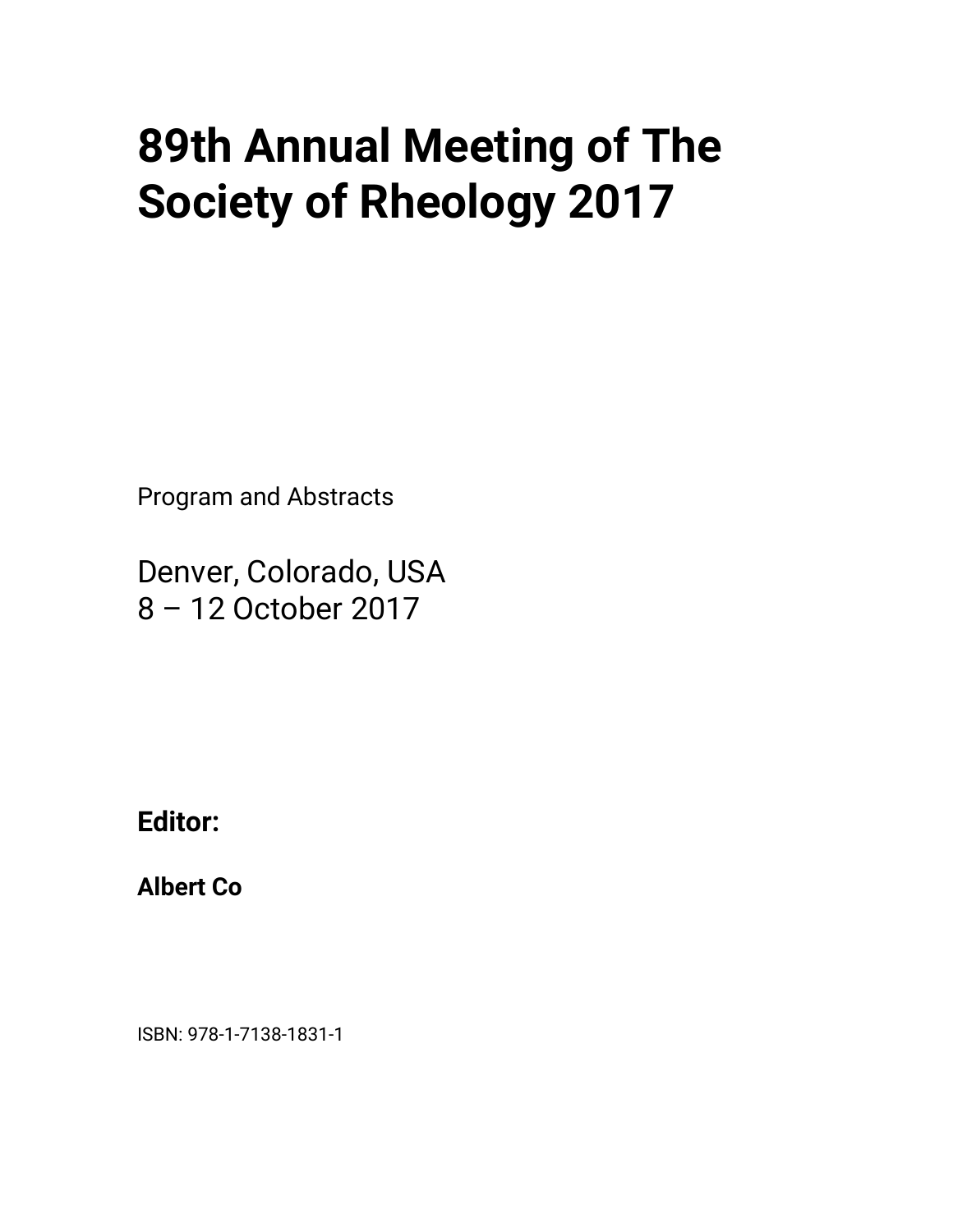**Printed from e-media with permission by:**

Curran Associates, Inc. 57 Morehouse Lane Red Hook, NY 12571



**Some format issues inherent in the e-media version may also appear in this print version.**

Copyright© (2017) by Society of Rheology All rights reserved.

Printed with permission by Curran Associates, Inc. (2021)

For permission requests, please contact Society of Rheology at the address below.

Society of Rheology Bldg. 226, Room B350 100 Bureau Dr. Stop 731.04 Gaithersburg, MD. 20899-8615

Phone: (301) 975-6016

www.rheology.org

## **Additional copies of this publication are available from:**

Curran Associates, Inc. 57 Morehouse Lane Red Hook, NY 12571 USA Phone: 845-758-0400 Fax: 845-758-2634 Email: curran@proceedings.com Web: www.proceedings.com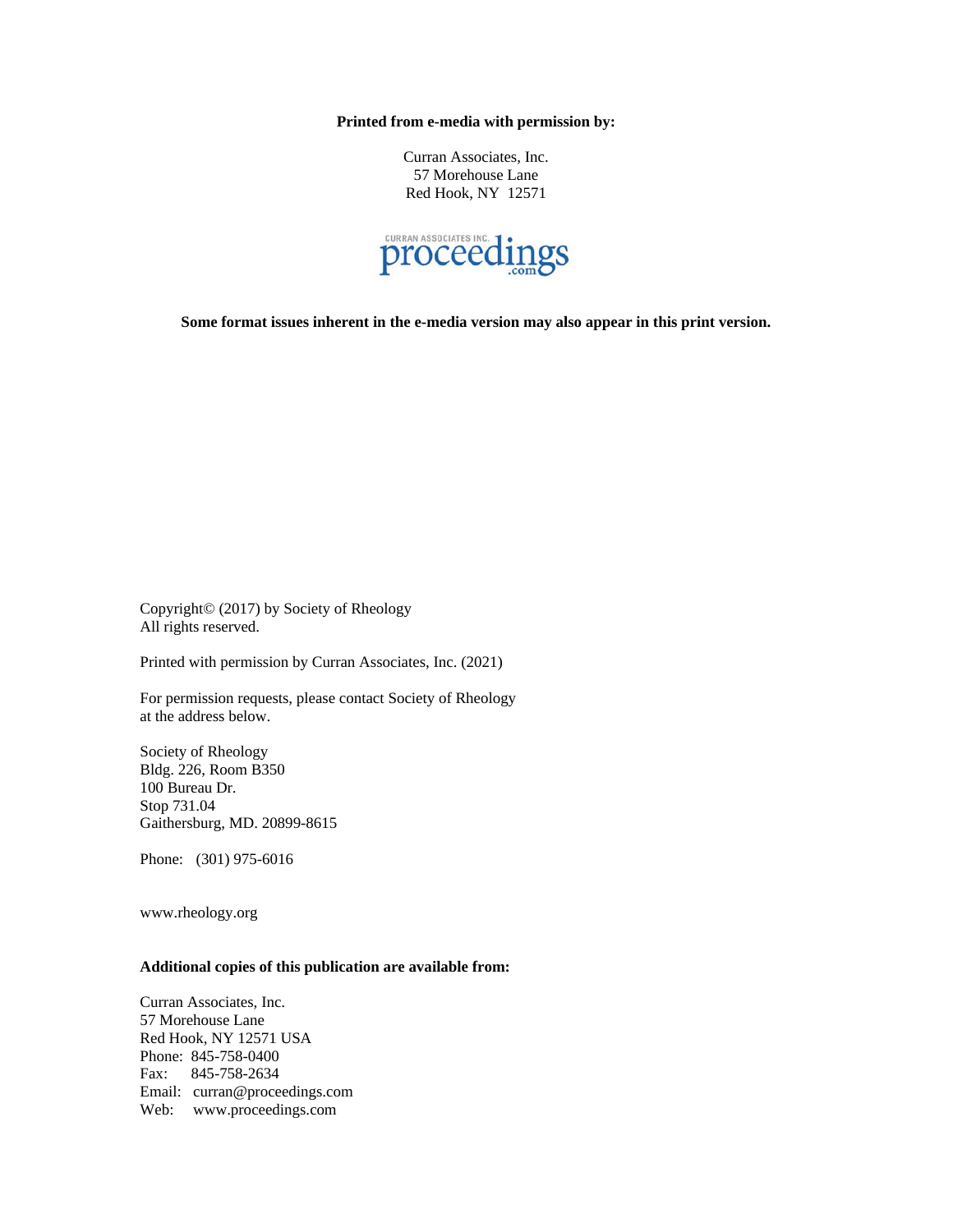## **Contents**